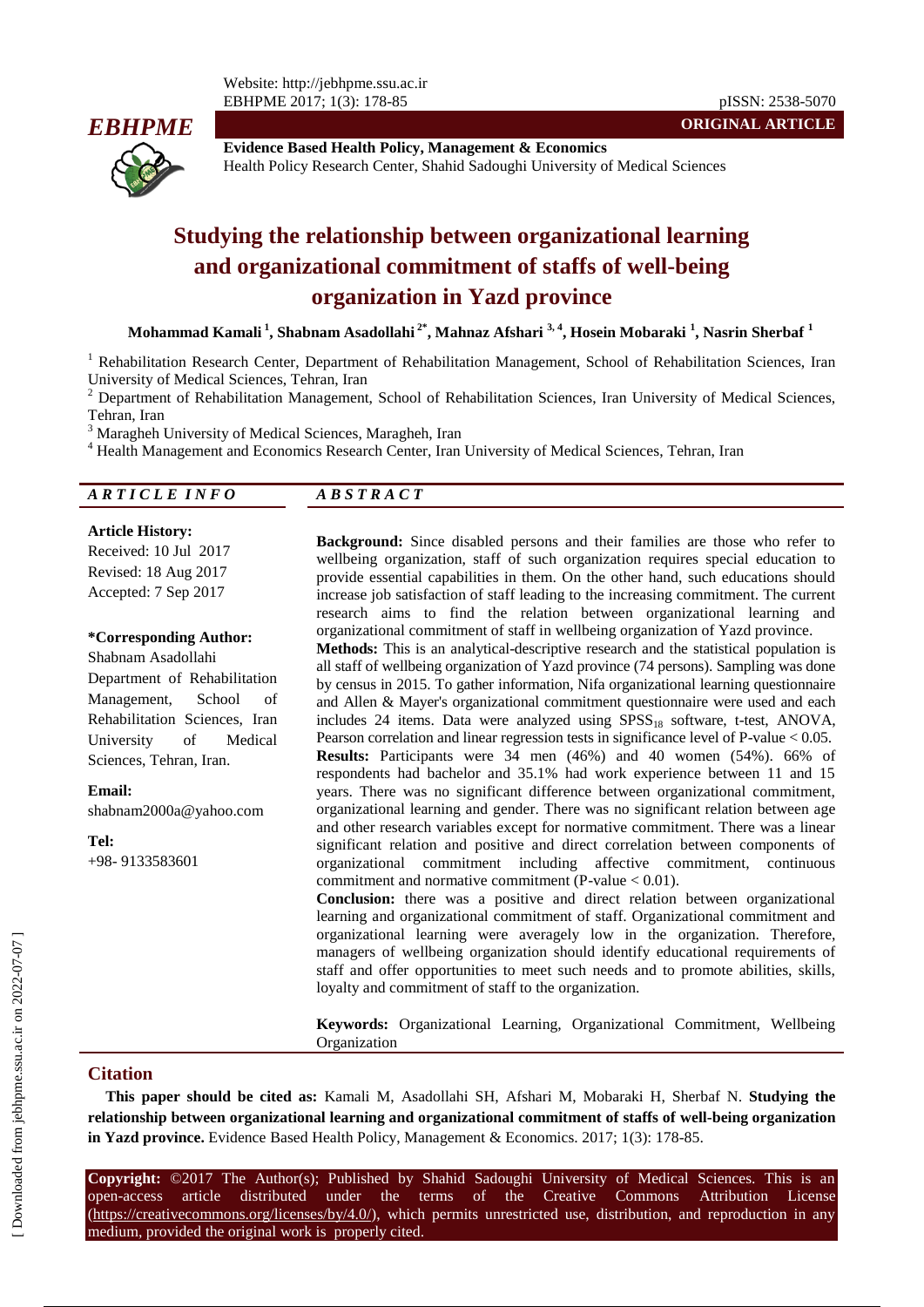## **Introduction**

Since beginning of 21st century, a new uproar<br>
has been risen in changes of life and  $\sum$  has been risen in changes of life and organizational structure. In spite of dynamic changes in today world, these are such organizations that will be able to keep their entity and advancement. The importance of this point may cause the increasing ability to adapt with changes via learning either in individual or organizational levels (1). Organizational commitment is another significant point in condition of transformation and organizational learning. Few acceptable results are obtained by taking measures for deep changes regardless of strong commitment. Commitment is a risky effort to keep changes to the extent that such effort will become a part of the structure and common approach of the organization leading to survival of the organization (2).

Organizational learning is defined as measuring and determining what is effective and what is more effective (3). Organizational learning and learning organization are not synonymous. Organizational learning is learning of individual and groups in the organization but learning organization is learning of the organization as a whole system. In other words, learning organization results from organizational learning which is used to describe different types of activities involved in the organization. It is while that learning organization refers to a special type of organization, organizational learning is accounted as an internal process in the organization. In other words, the learning organization results from organizational learning (4). Organizational commitment is a motive force that requires the person staying in the organization and working in direction of organizational goals (5). According to the threecomponent model of organizational commitment outlined by Meyer and Allen, organizational commitment is made of three components such as continuous commitment, affective commitment and normative commitment.

Kaufman and Sangha (cited by Ulrich) (6) showed in their studies that learning in organizations is not possible without commitment thus changing into a learning organization. The research of Cho and Kwon (7) on personnel of some Korean businesses showed that preparing for self-directed learning had positive relation with affective commitment. However, normative and continuous commitments have negative association with self-directed learning. In addition, Hatamizadeh et al. (8), investigated local staff of rehabilitation and stated that low skill and knowledge of rehabilitation staff and lack of strong motivation and organizational commitment made some problems.

Allen and Meyer (cited by Hybo) (9) have stated that staffs who feel their requests have beenmetand are qualified for their job roles, will be committed to their organization and learning culture will be created. This potential matter provides a stable environment to create satisfactory results for staff. On the other hand, the goals created for organizational learning increase organizational commitment of staff.

In the research on the relationship between organizational learning and organizational commitment, Asghar HazratiViri et al. (2), showed that there was a significant relationship between organizational learning and organizational commitment. Moreover, results of the researcher show that the education has a negative relationship with organizational commitment of staff. Results suggest that components of organizational learning, three components of partnership leadership, systemic thinking and development of staff qualification predict positively and directly organizational commitment. In this model, variables of joint perspective, organizational culture, labor and team learning and knowledge sharing were not significantly predictive (10).

Specialized, loyal staffs who attach organizational values and goals with strong motivation and commitment to stay in organization are the main requirements of any organization. Wellbeing organization is the most common institution for organizing vulnerable people. Wellbeing is responsible for heavy tasks from several aspects. In one hand, this organization is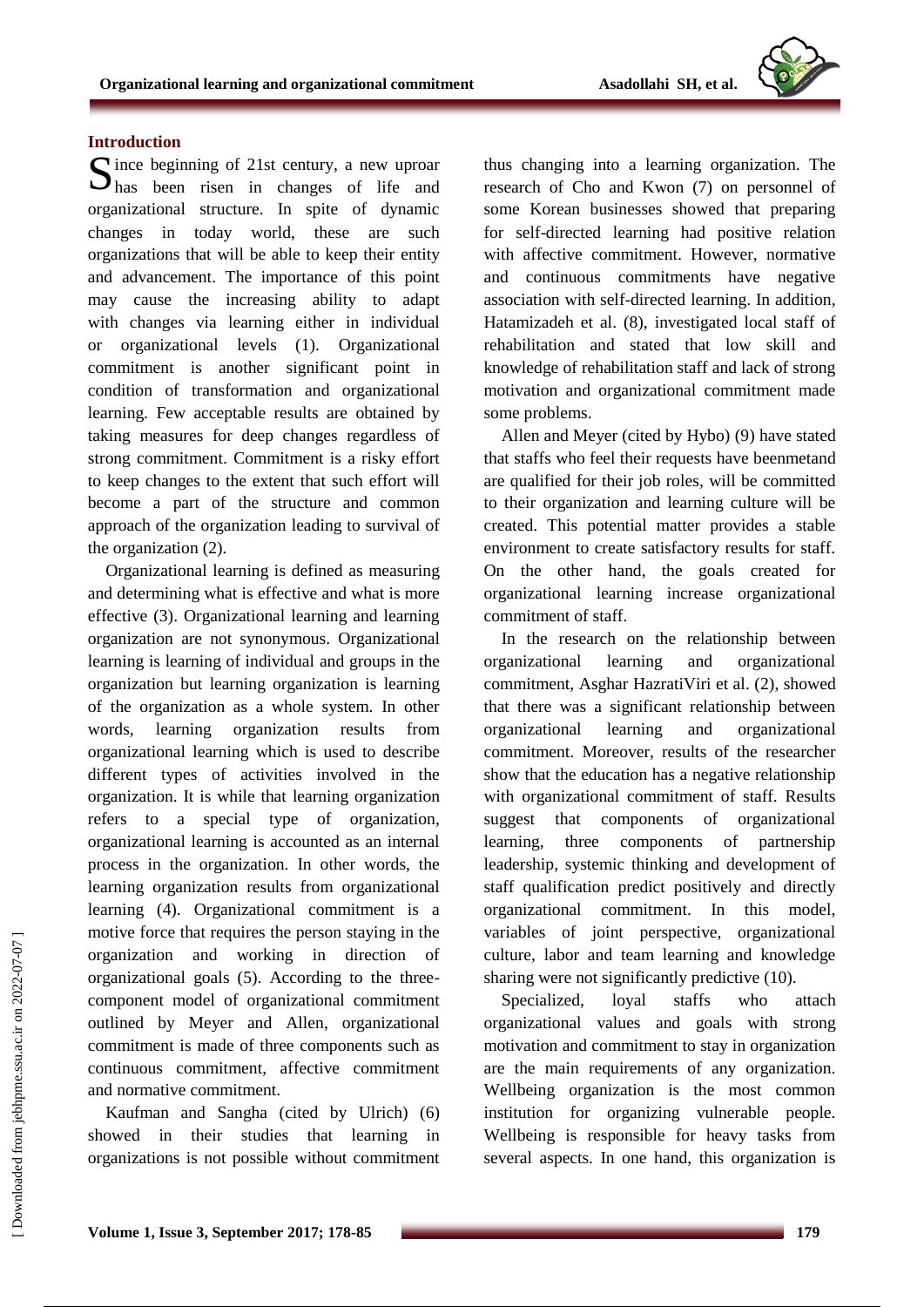responsible for supplying welfare of many disabled people in the society. On the other hand, the organization is responsible for many poor women and children. Concerning an important role of wellbeing organization in the society and increase of efficiency and effectiveness of the organization, the present research aims to study the relationship between organizational commitment and organizational learning of staff in wellbeing organization.

# **Materials and Methods**

This is an analytical-descriptive research. The statistical population includes staff of wellbeing organization of Yazd province in 2015 (74 persons). The sample size was chosen by census. The research tools are organizational learning and organizational commitment questionnaires with demographic specifications.

A) Allen and Meyer organizational commitment questionnaire (11): The questionnaire includes 24 closed questions with three components of affective commitment, continuous commitment and normative commitment (eight questions for each dimension). Validity coefficients of the questionnaire for affective, normative and continuous commitments are 0.85, 0.79 and 0.83 respectively. The scoring was based on the five-point Likert scale ranging from completely agreed to completely disagreed. Concerning Likert scale, number 3 has been considered as the conceptual mean.

B) Nifa organizational learning questionnaire (12): the questionnaire includes 24 items with personal skills (6 items), subjective models (6 items), joint perspective (4 items), team learning (4 items) and systemic thinking (4 items). To find questionnaire reliability, Cronbach' alpha amount was calculated as 0.95. The questionnaire was scored based on the seven point Likert scale ranging from completely agreed to completely disagreed. To determine the questionnaire validity, content validity was used. The questionnaires were judged by professors and experts in this field including professors of rehabilitation management and treatment-health service management. The content validity of questionnaires was confirmed as well.

To analyze data, descriptive and analytical statistics were used in the research. First, demographic specifications of respondents were obtained by descriptive statistic. Then, to test hypotheses and to study causal relations between variables, SPSS<sub>18</sub> software, single sample *t*-test (to study organizational learning and organizational commitment of staff of wellbeing organization in Yazd province), Kolmogorov-Smirnov test (to determine normalization or lack of normalization of the society), Pearson correlation test (to determine presence or absence of correlation between organizational learning and organizational commitment), independent t test (to study the relationship between gender, dimensions of organizational commitment and research variables), one way variance analysis test (to test the relationship between age and research variables) as well as linear regression (to determine the contribution of independent variable (organizational learning) from dependent variable (organizational commitment) were used.

Further, in the current study all ethical issues were observed based on the Helsinki Declaration.

## **Results**

74 staffs of wellbeing organizations of Yazd province participated in the study. Results indicate that 45.9% were men and 54.1% were women. The highest level of education was bachelor (66.2%). Furthermore, 43.2% of staffs were between 31 and 40 years old (32 staffs). Most respondents had work experience between 11 and 15 years old (35.1%). 6 respondents (8.1%) had work experience less than 5 years.

According to table 1 and concerning 3 as the average number, mean organizational learning  $(X = 2.38)$  and mean organizational commitment  $(x = 2.60)$  were moderate among staffs.

Summary of results of organizational learning (independent variable) and organizational commitment (dependent variable) and its dimensions have been shown in table 2. Results suggest significant relationship between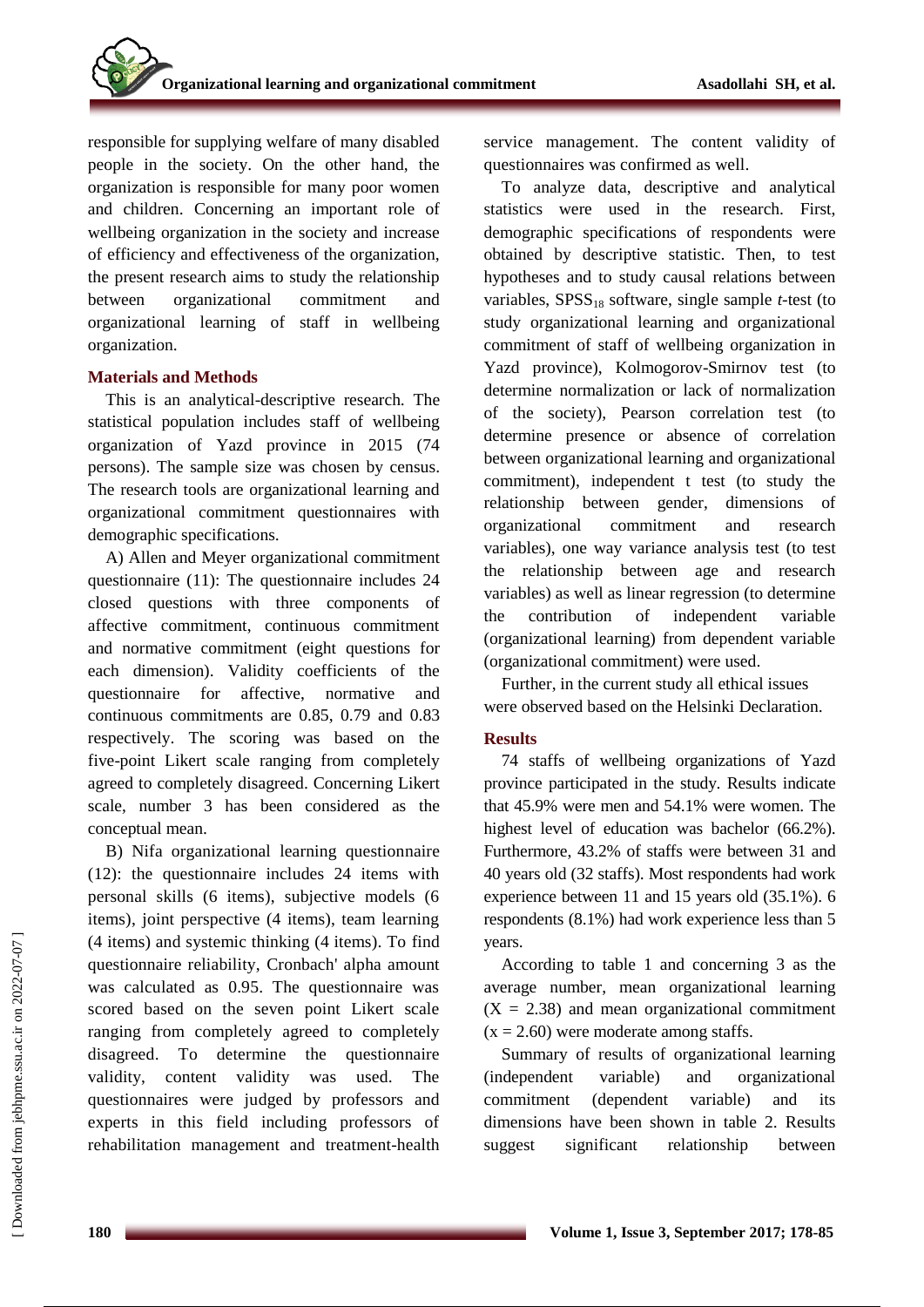

organizational learning and organizational commitment and its dimensions.

As seen in table 2, there is a significant relation between organizational learning and organizational commitment and its dimensions including affective commitment, continuous commitment and normative commitment. Such relationship was direct and positive. In addition, the highest correlation was found between organizational learning (independent variable) and affective commitment.

As seen in table 3, no significant difference was found between organizational commitment, organizational learning and gender.

According to table 4, all research variables had no significant relationship except for normative commitment. Means of different ages had no significant effect on variables except for normative commitment or no significant difference was found between them.

Concerning normal distribution of the sample  $(P-value = 0.374)$ , regression test was done and results are shown in table 5.

To study the power of organizational learning in prediction of organizational commitment, bivariate regression was used. Results showed that organizational commitment explored 27.3% of variance of organizational learning (table 5).

| <b>Variable</b>           | Conceptual mean or middle point of questionnaire range (3) |          |    |          |                        |
|---------------------------|------------------------------------------------------------|----------|----|----------|------------------------|
|                           | <b>Estimated Mean</b>                                      |          | df |          | <b>Mean Difference</b> |
| Organizational commitment | 2.60                                                       | $-7.80$  | 73 | $0.01^*$ | $-0.40$                |
| Affective commitment      | 2.23                                                       | $-11.25$ | 73 | $0.01*$  | $-0.76$                |
| Continuous commitment     | 2.77                                                       | $-3.21$  | 73 | $0.02^*$ | $-0.22$                |
| Normative commitment      | 2.78                                                       | $-4.84$  | 73 | $0.01*$  | $-0.22$                |
| Organizational learning   | 2.38                                                       | $-11.46$ | 73 | $0.01*$  | $-0.62$                |

**Table 1.** Studying organizational learning and organizational commitment among staffs

\*Significant at the 0.05 level

**Table 2.** Studying correlation between organizational learning and organizational commitment and its dimensions

| Row | <b>Description</b>                                         | <b>Correlation</b><br>Coefficient <sup>*</sup> | P          | <b>Type of</b><br>relationship |
|-----|------------------------------------------------------------|------------------------------------------------|------------|--------------------------------|
|     | Organizational learning --------organizational commitment  | 0.532                                          | $0.01***$  | Direct & positive              |
|     | Organizational learning ---------affective commitment      | 0.629                                          | $0.01***$  | Direct & positive              |
|     | Organizational learning ------------ continuous commitment | 0.351                                          | $0.002***$ | Direct $&$ positive            |
| 4   | Organizational learning --------normative commitment       | 0.334                                          |            | $0.004^{**}$ Direct & positive |

\*Pearson Correlation Coefficient

\*\*Significant at the 0.05 level

**Table 3.** The relationship between gender and each dimension of organizational commitment and organizational learning

| <b>Relationship</b>                   | <b>Mean Difference</b> | т        | D *   |
|---------------------------------------|------------------------|----------|-------|
| Gender -----organizational commitment | $-0.036$               | $-0.349$ | 0.728 |
| Gender -----affective commitment      | $-0.097$               | $-0.714$ | 0.477 |
| Gender -----continuous commitment     | 0.065                  | 0.457    | 0.649 |
| Gender -----normative commitment      | $-0.076$               | $-0.842$ | 0.403 |
| Gender -----organizational learning   | $-0.007$               | $-0.070$ | 0.944 |

\*Significant at the 0.05 level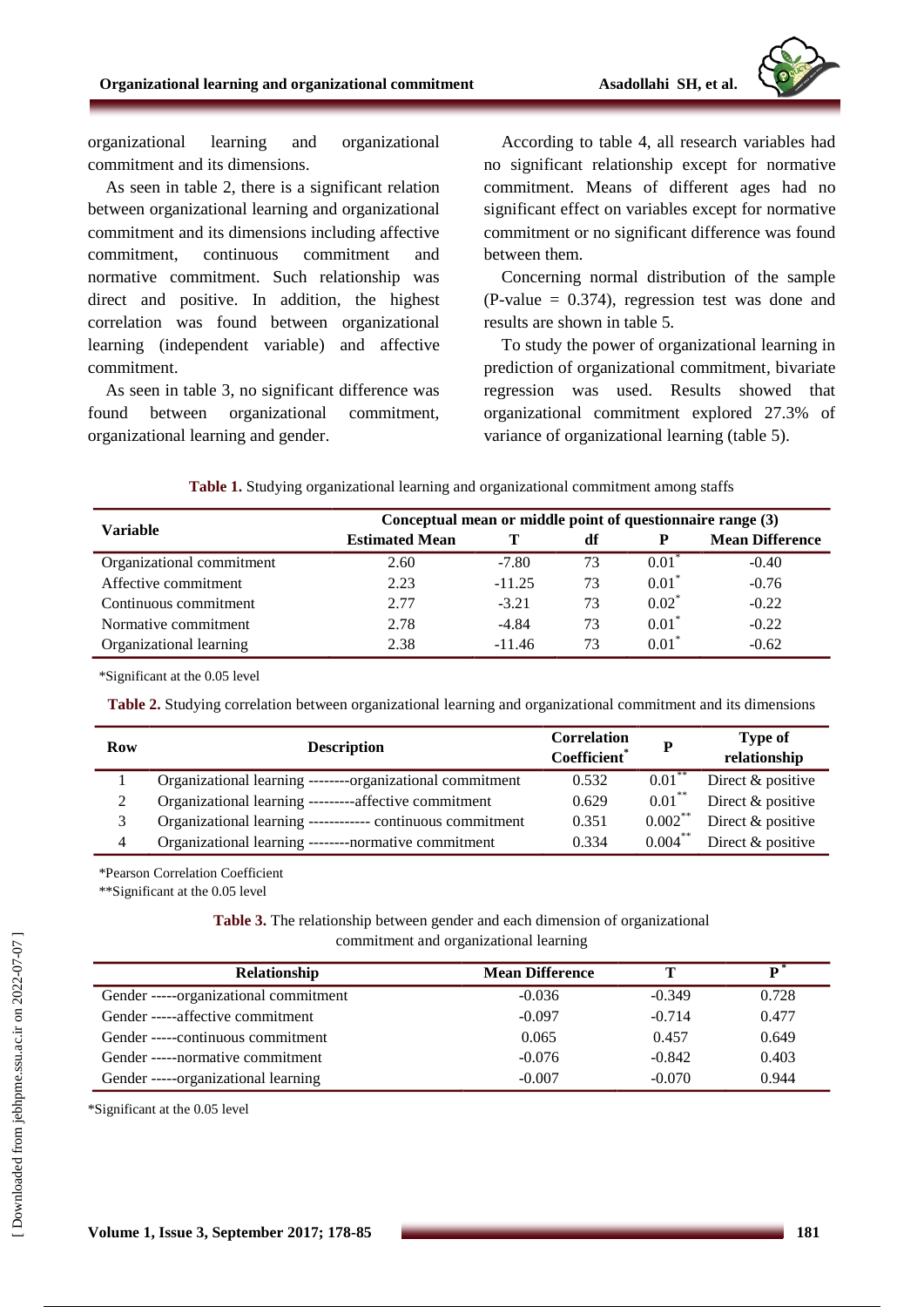| Relationship                     | Sum of squares          |       | F     | P         |
|----------------------------------|-------------------------|-------|-------|-----------|
| Age--- organizational commitment | Inter-group (treatment) | 0.578 |       |           |
|                                  | Intra-group (error)     | 13.92 | 1.47  | 0.236     |
|                                  | Total                   | 14.50 |       |           |
| Age--- affective commitment      | Inter-group (treatment) | 1.75  |       |           |
|                                  | Intra-group (error)     | 23.31 |       | $0.076*$  |
|                                  | Total                   | 25.07 | 2.67  |           |
| Age---continuous commitment      | Inter-group (treatment) | 0.253 |       |           |
|                                  | Intra-group (error)     | 26.61 | 0.337 | 0.715     |
|                                  | Total                   | 26.86 |       |           |
| Age---normative commitment       | Inter-group (treatment) | 0.91  |       |           |
|                                  | Intra-group (error)     | 10.17 | 3.17  | $0.048^*$ |
|                                  | Total                   | 11.08 |       |           |
| Age---organizational learning    | Inter-group (treatment) | 0.25  |       |           |
|                                  | Intra-group (error)     | 15.33 | 0.580 | 0.563     |
|                                  | Total                   | 15.58 |       |           |

**Table 4.** The relationship between age and dimensions of organizational commitment and organizational learning

\*Significant at the 0.05 level

**Table 5.** Regression analysis of the relation between organizational learning and organizational commitment

| <b>Model</b> | Correlation  | <b>Determination</b> | <b>Adjusted Determination</b> | <b>Standard Error of</b> |
|--------------|--------------|----------------------|-------------------------------|--------------------------|
|              | Coefficient® | Coefficient          | Coefficient                   | <b>Estimation</b>        |
|              | ).532        | 0.283                | 0.273                         | 0.380                    |

\*Regression Correlation Coefficient

## **Discussion**

The present research aims to study the relationship between organizational commitment and organizational learning of staff in well-being organization. Results indicate that organizational commitment and organizational learning are averagely low in such organization. A significant relationship was found between organizational learning, organizational commitment and its dimensions such as affective commitment, continuous commitment and normative commitment and such relationship was direct and positive. In addition, the highest correlation was seen between organizational learning and affective commitment. No significant difference was found between organizational commitment, organizational learning and gender. Furthermore, there was no significant relationship between age and all variables except for normative commitment.

Krishna (13) obtained a positive and significant relationship between organizational learning and affective commitment. The results consistent with aforementioned results (14) showed that culture of organizational learning had positive effect on organizational commitment. Kaufman and Sangha (cited by Ulrich) (6) indicated in their study that organizational learning is not obtained without organizational commitment thus a learning organization won't be created. Moreover, Makarem et al. (15), studied the relation between organizational-citizenship behavior and organizational commitment of staff of wellbeing organization in 2013 and they showed that there was a positive and significant relation between organizational-citizenship behavior and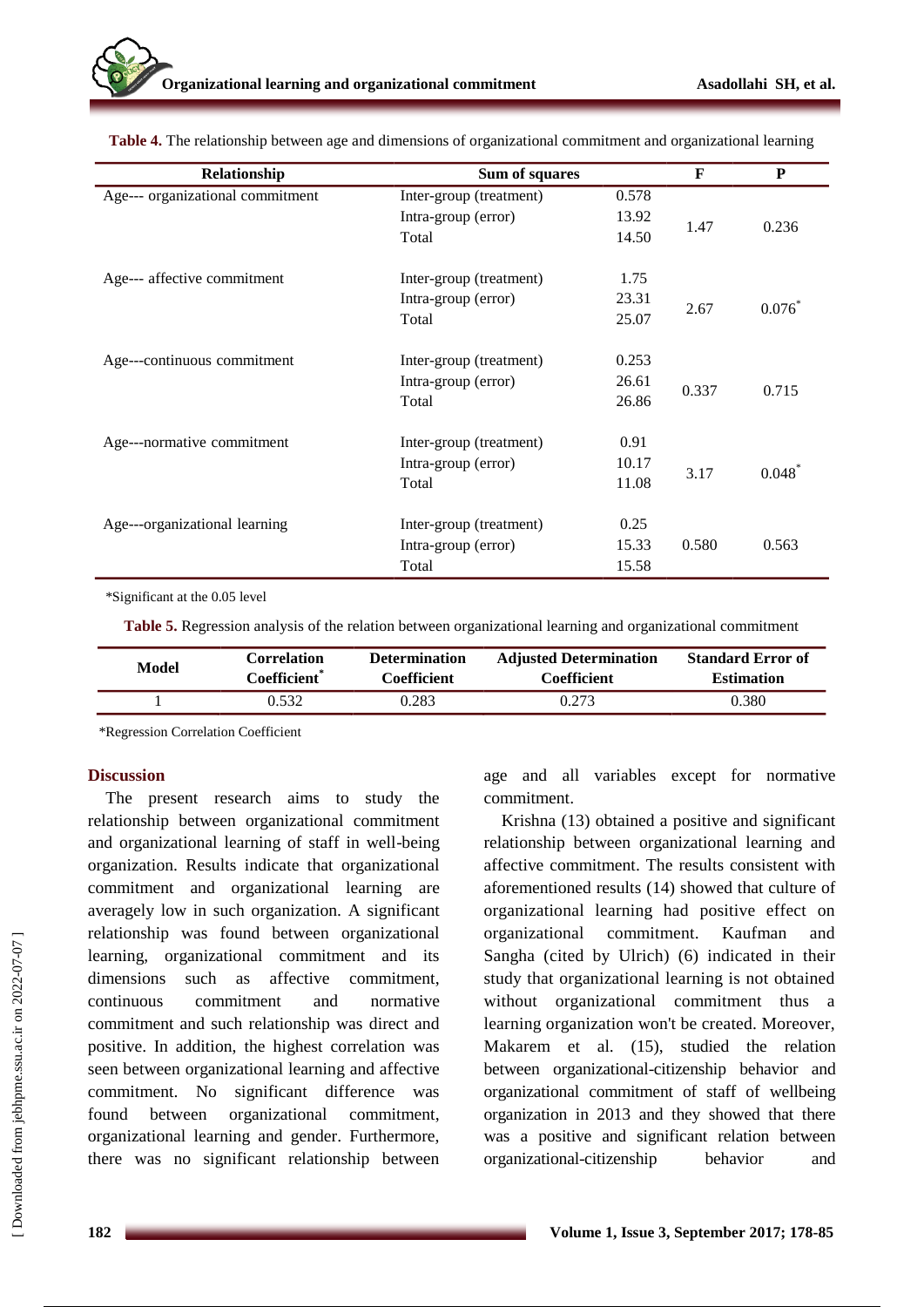

organizational commitment. In addition, there was a positive and significant relation between dimensions of organizational commitment, affective commitment, normative commitment and organizational-citizenship behavior but no significant relationship was found between continuous commitment and organizationalcitizenship behavior. Based on obtained results, the organization increases motivation and loyalty of staff by providing opportunities for gaining new skills and experiences. The staffsknow that their efforts are recognized and rewarded followed by job promotion and higher salary thus they will tend to increase their performance and commitment to the organization.

Moreover, consistent results (14) showed that the relationship between affective commitment (organizational commitment) and organizational learning. Cho and Kowen noticed (7) positive relationship between preparing for self-directed learning and affective commitment. In addition, results of Hopkins (16) indicated that strong learning culture perceived by staff associated with high level of affective commitment and organizational support. People with high affective commitment have more affective attachment with organizational goals and values. When the organization gives formal structures to staffs for sharing information, staffs who affectively attach organizational goals and values, will look at such structures as opportunity not only for organizational growth but also for personal growth.

According to research of Joe and Lim (17), staffs with practical tendency and subjective capability in recognition, design, application and evaluation of continuous learning have more fixation and loyalty to their organizations. Yaghoubi et al. (18), reported in their research that there was a significant relationship between components of learning organization and continuous commitment. Therefore, people with highly continuous commitment will pay more attention to organizational learning. Thus, it can be said that there is an interaction between these two factors.

Results of a research (19) showed that there was a direct relationship between components of organizational commitment such as normative commitment and organizational learning. According to Markuvart (20), interpretation of individual from structures given by the organization for learning associates with normative commitment of individual. One of factors that create normative commitment is that the organization invests on individuals in a way that people feel a high attachment to the organization thus they will commit and stay in the organization.

Kowari et al. (21), studied capability of organizational learning, its obstacles and facilitators from views of staffs in wellbeing centers of Tehran in 2012. They showed that there was a significant relationship between gender and organizational learning. In other words, age had no significant relationship with all variables except for normative commitment or means of different ages had no significant effect on variables other than on normative commitment. Concerning nonsignificant relationship between gender, age and organizational commitment and organizational learning, it seems that factors other than gender and age are effective on commitment and learning of staffs. In addition, concerning the relation between staffs' age and normative commitment, it can be said that people with lower ages will have more justified explanation for leaving the current job thus the pressure of norms and moralities will be reduced in the organizations.

## **Conclusion**

There is a positive and direct relationship between organizational learning and organizational commitment. Therefore, managers of well-being organization should identify educational requirements of staffs and provide opportunities to meet such requirements and to promote abilities, skills, loyalty and commitment of staffs to the organization. As a result, it can be said that organizational learning suggests developed intellectual capabilities resulted from organizational commitment and opportunities of organizational growth. On the other hand, as organizational commitment is one of requirements of organizational learning and the learning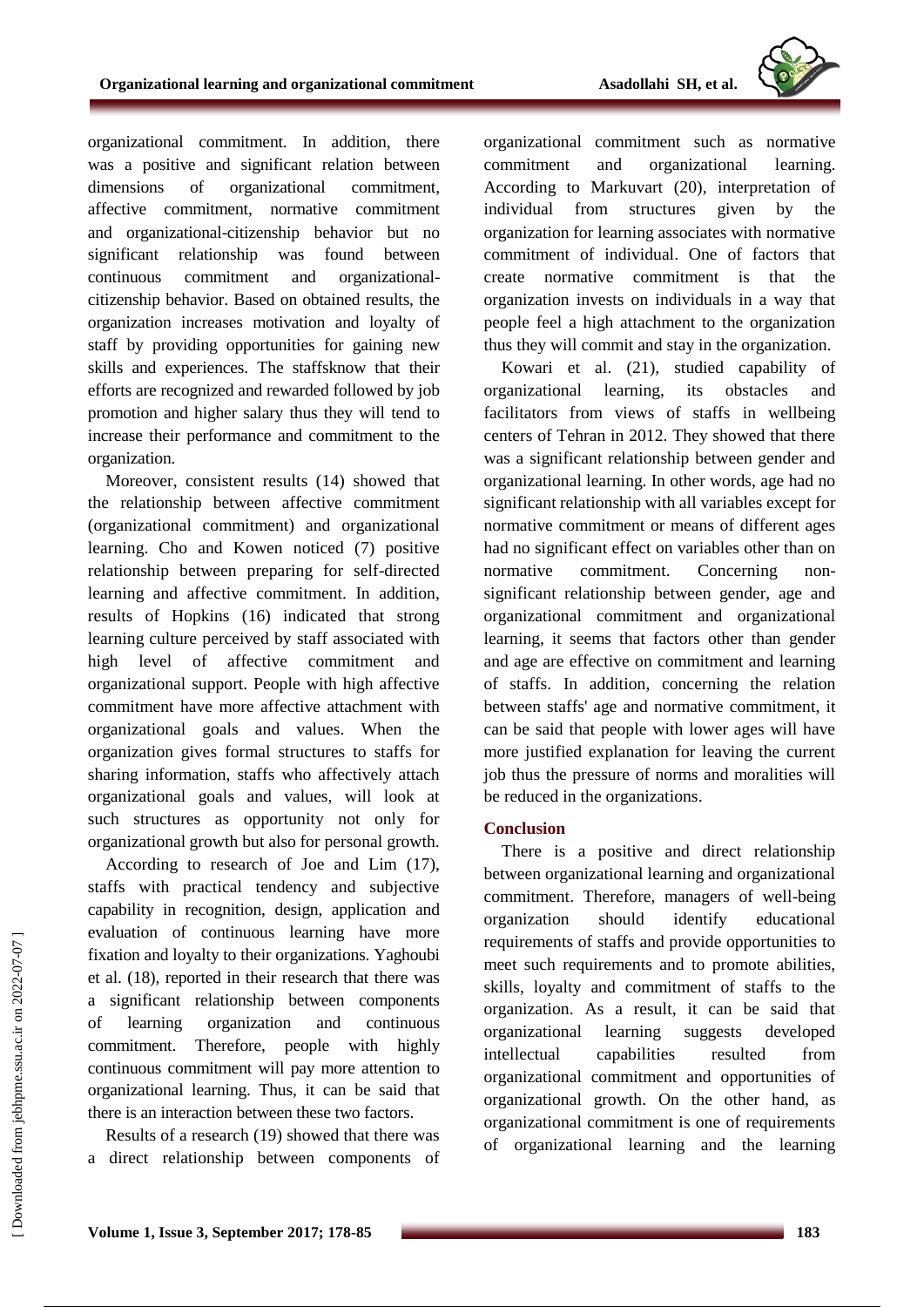organization, organizational commitment originates from organizational learning. Managers and leaders who want to realize the learning organization should take steps to approach organizational goals to staffs' goals and values. By supplying structures and channels for learning and developing knowledge in the organization, organizational learning can be increased, some opportunities can be provided for personal growth of staffs leading to protection of knowledge resulted from organizational learning.

## **Acknowledgments**

The present paper was derived from M.A thesis of rehabilitation management and it studied the relationship between organizational learning and organizational commitment of staffs in wellbeing organization of Yazd province in 2015. Code of

# **References**

- 1) Senge P. Sharing knowledge: the leader's role is key to a learning culture; Executive excellence. 1997 . P. 14.
- 2) hazrativiri A, Abas pour A, Mahalekalai M. Organizational commitment, organizational learning and education. J Public Administration Perspective. 2011; 13(1): 159-73. [In Persian]
- 3) Ganz B. The Faster Learning Organization: Gain and Sustain the Competitive Edge. Abili K. 1st ed. Tehran:Sapco; 1999. p. 47-60.
- 4) 4) Tsang WK. organizational learning & the learning organization: A dichotomy between descriptive & prescriptive research. Int J Human relations. 1997; 50(1): 73-89. doi: [https://doi.org/](https://doi.org/%2010.1177/001872679705000104)  [10.1177/001872679705000104](https://doi.org/%2010.1177/001872679705000104) .
- 5) Gholipour A. Organizational Behavior Management (personal conduct). 1st ed. Tehran Samt; 2007. p. 57-78. [In Persian]
- 6) Ulrich D. Intellectual Capital Competence & Commitment. Sloan Management Review; Cambridge: Harvard Business Review; 1994. P. 15-26.
- 7) Cho D, Kwon D. Self-directed learning readiness as an antecedent of organizational commitment: A Korean study International. Int J

this project was P4233. It was supported by medical science university. The authors would thank to collaboration of the head and management of wellbeing organization of Yazd province and all staffs who participated in the research.

# **Conflict of interests**

The authors of the study state that there is no conflict of interests.

# **Authors' contributions**

Kamali M, Asadollahi SH and Mobaraki H designed research; Asadollahi SH and Kamali M conducted research; Kamali M, Sherbaf N and Mobaraki H analyzed data; and Afshari M and Asadollahi SH wrote the paper. Asadollahi SH had primary responsibility for final content. All authors read and approved the final manuscript.

Training and Development. 2005; 9(2): 140-52. doi: 10.1111/j.1369-6866.2004.00314.x-i1.

- 8) Iravani M, HatamiZade N, Fotouhi A, HosseinZadeh S. Comparing Effectiveness of New Training Program of Local Trainers Community-Based Rehabilitation Program with the Current Program: A Knowledge, Attitude and Skills Study. J Archives of Rehabilitation. 2011; 12(3): 44-52. [In persian]
- 9) Haibo Y, Liluo F, Wenquan L. An empirical study on the construct & effective mechanism of organizational learning.Int J [Frontiers of Business](https://link.springer.com/journal/11782)  [Research in China.](https://link.springer.com/journal/11782) 2009; 3(2): 242-70. doi:10.1007/s11782-009-0013-3.
- 10) Amin bidokhti A, Nemati M, Karimi F. The moderating role of organizational commitment in the relationship between learning Organizational Succession Management (Case study: University of Tehran). J Excutive Management. 2013; 5(10): 35- 58. [In Persian]
- 11) Rezaie L, Saatchi M. The relationship between leadership style and organizational commitment telecommunications companies in Iran. J Instruction and Evaluation. 2009; 2(6): 99-117. [In Persian]